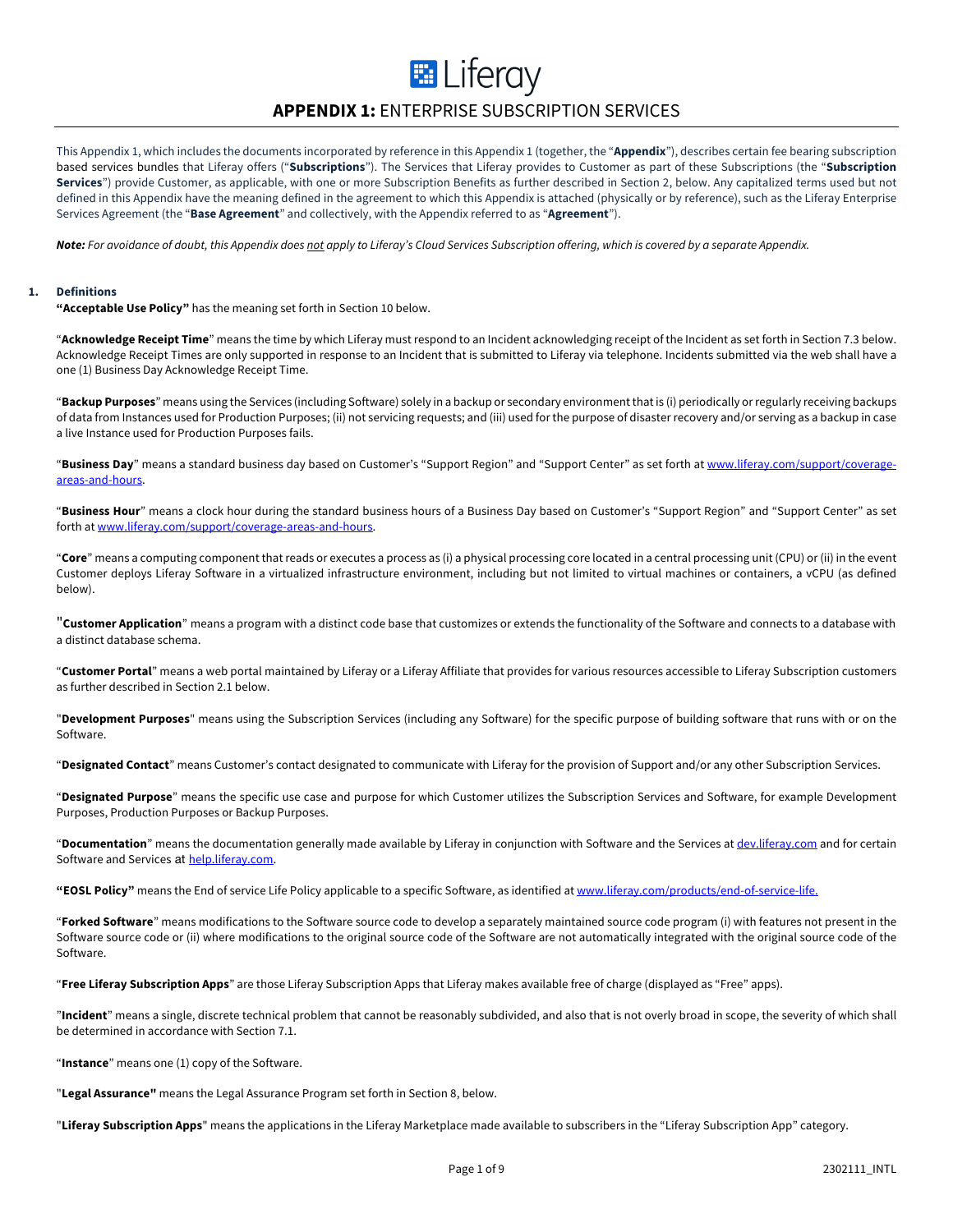

"**Named Individual**" means an individual tracked person with identifiable contact information accessing a Page.

"**Non**-**Production Purposes**" means using the Services (including Software) solely in a non-production environment, generally for the purposes of dev-integration, testing, quality assurance, staging, and user acceptance testing but excluding Development Purposes.

"**Page**" means a webpage that is owned or operated by the Customer or by third party on Customer's behalf with a single identification address (URL) upon which Customer utilizes the Services.

"**Page View**" means a single request for a full Page document.

"**Plan**" means a certain allotment of Named Individuals and Page Views.

"**Production Purposes**" means using the Services (including any Software) in a production environment, generally to service live requests and to use live data and Software.

"**Services**" as defined in the Base Agreement shall for the purposes of this Appendix mean Subscription Services.

"**Sizing**" means the sizing of an Instance, which is determined by the number of Cores or vCPUs that will be accessible by each Instance

"**Software**" or "**Liferay Software**" means the software and corresponding Documentation that Liferay makes available for download as part of Subscription Services. Software shall not include third-party software applications that are made available through the Liferay Marketplace located at www.liferay.com/marketplace ("**Third-Party Marketplace Apps**"), Third-Party Software or generally available open source projects such as such as any Liferay branded community edition of the Software and/or other community projects.

"**Subscription Benefit(s)**" means one or more of the defined benefits described in Section 2 below.

"**Subscription Term**" has the meaning defined in Section 5 below.

"**Support (Service) Level**" means the level of Support (e.g. Gold or Platinum) for a specified scope of Support as described in Section 7 below and specified in an Order Form.

**"Terms of Service"** has the meaning set forth in Section 10 below.

"**Third-Party Software**" means any software program, computer code, programming libraries, application programming interfaces, or other materials, (i) the intellectual property rights of which are not owned by Liferay or its Affiliates and (ii) which is not licensed to Customer under the EULAs set forth in the Base Agreement or this Appendix, but is licensed subject to the applicable license terms and conditions set forth in a file accompanying the Software (and for certain Software also at www.liferay.com/third-party-software).

"**Unit**" means the unit that is used to measure Customer's use of the Subscription Services as set forth in Section 6 or as agreed by the parties in an Order Form.

"**Updates**" means any and all software fixes, updates, upgrades, enhancements, additions, corrections, modifications, new versions and releases, when and if they are made available.

"**Users**" means any person, including Customer's and/or its Affiliates employees, contractors, advisors, or employees or contractors of a third party, including any IT service providers, used by the Customer, registered to access and use the Services on behalf of the Customer.

"**Virtual CPU**" or "**vCPU**" means a virtual machine's or container's virtual processor to which a physical CPU is assigned, in whole or in part. For the avoidance of doubt, in the event of simultaneous multithreading in the same physical CPU, each Thread will be considered a vCPU.

**"Web Based Services"** means portals, websites, web pages, documents, discussion groups, blogs, applications and other interactive and cloud based services made accessible to the Customer by Liferay for Customer's use and consumption within the scope of certain Subscriptions, such as for example, but without limitation, Liferay's Customer Portal, Liferay's support application, or Liferay Analytics Cloud Services.

#### **2. Benefits of Subscription Services**

Each Subscription offering provides Customer with one or more of the following standardized benefits described in the subsections of this Section 2 (each, a "**Subscription Benefit**"). The specific Subscription Benefits included in a Subscription are as identified in Schedule 1.A.

# **2.1 Access to the Customer Portal**

"**Customer Portal Access**" means the provision of access to Liferay's Customer Portal during the Subscription Term. Liferay's Customer Portal provides Customer access to an expanding knowledge base, support information, compatibility information, checklists, FAQs, patching tools, security updates, newsletters, as well as access to all available versions of Liferay Software throughout their respective life cycle as set forth in Section 8 below (and the applicable Third-Party Software) for electronic download from Liferay's Customer Portal and, if applicable, access to certain other Web Based Services ("**Customer Portal Access**"). The Software is governed by one or multiple End User License Agreement(s) ("**EULAs**") identified in Schedule 1.A.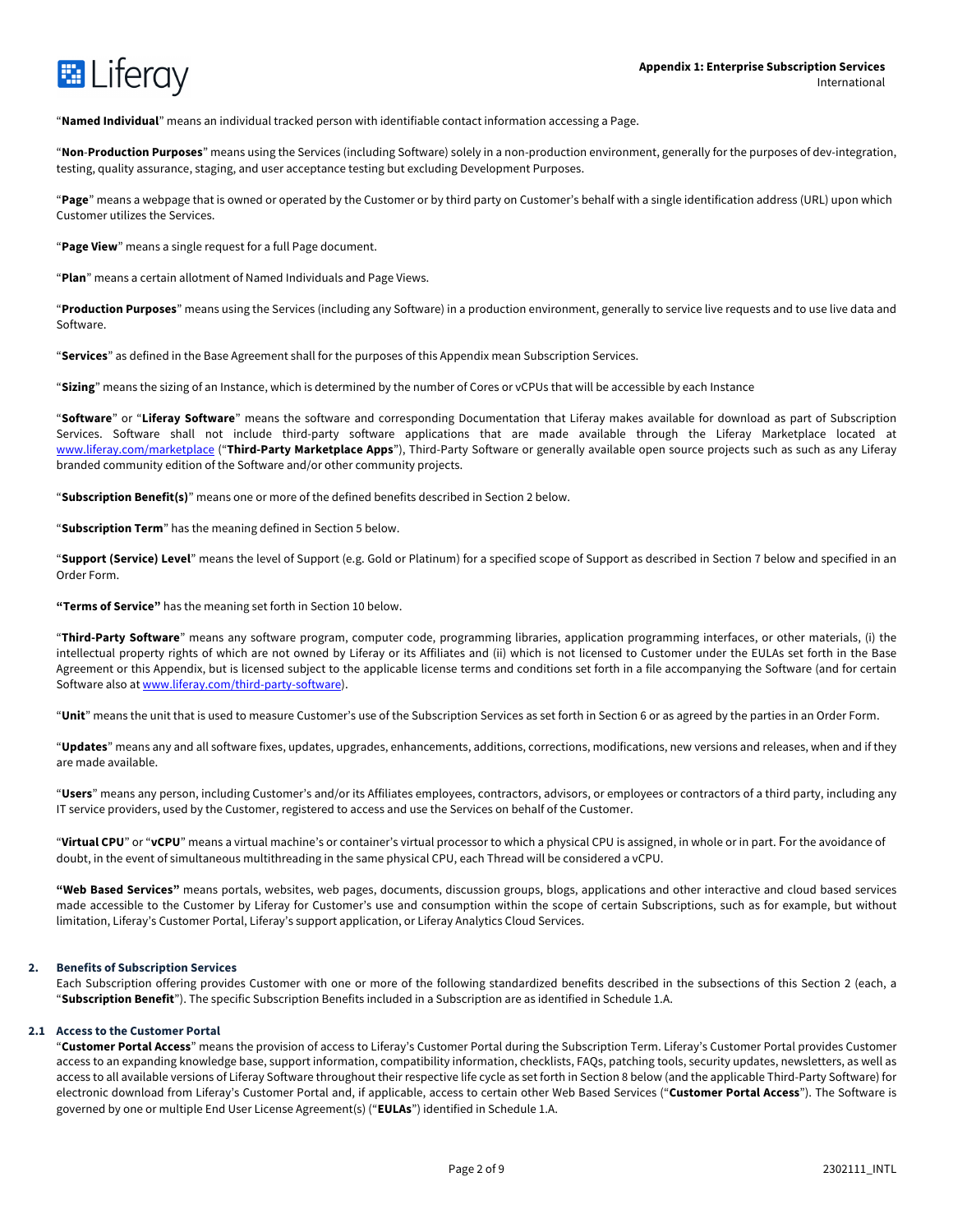

#### **2.2 Maintenance**

"**Maintenance**" means the provision of Updates for Liferay Software, which Liferay makes available from time to time via electronic download from Liferay's website and Updates to Web Based Services ("**Maintenance**").

#### **2.3 Support**

"**Support**" means technical product support provided by Liferay to Customer for submitted Incidents as further described in Section 7, below. Support is provided through Liferay's web based issue tracker that allows Customer to submit incidents to the Liferay support team for investigation of issues relating to the Software, Web Based Services, orThird-Party Software provided with the Software to the extent such Third-Party Software causes the Software to not substantially conform to the Documentation as further described in Section 7 below ("**Support**").

# **2.4 Legal Assurance**

"**Legal Assurance**" means the set of intellectual property assurances Liferay provides to Customer as further described in Section 8, below.

# **3. Subscription Fees, Units**

Liferay charges a Fee for the Subscription Services based on the total number of Units and certain other parameters such asthe applicable Support Level. The Units and other applicable parameters for Subscription Services are described in this Appendix and identified in the applicable Order Form. While Customer has a Subscription entitling Customer to receive Subscription Services, Customer is required to purchase a quantity of Subscriptions equal to the total number of Units applicable to that Subscription (including variants or components of the Software or Subscription Services) that Customer deploys, installs, uses or executes. In addition, if Customer uses Subscription Services to support or maintain Liferay Software (or any part thereof) then Customer must purchase Subscriptions equal to the amount of Units applicable to that Liferay Software for which Customer uses Subscription Services. Within each unique Customer Application (i) Customer shall maintain all Subscriptions that include Support at the same Support Level for all Units (for clarity, Customer may not purchase Platinum Support Services Level for one Unit and Gold Support Services Level for any additional Units deployed within a Customer Application, independent of whether such Units are used for Production Purposes, Backup Purposes or for Non-Production Purposes); and, (ii) Customer is required to maintain at least one (1) Subscription for Production Purposes and one (1) Subscription for Non-Production Purposes. If Customer terminates Subscriptions or does not renew Subscriptions within thirty (30) days after the termination or expiration of a Subscription Term and as a genuine pre-estimate of Liferay's losses and costs associated with reinstatement, Liferay reserves the right to charge Customer reinstatement Fees on a per Unit basis (the "**Reinstatement Fee**"), if and when Customer wishes to reinstate the terminated or expired Subscriptions. The Reinstatement Fee per Unit shall be equal to one hundred twenty percent (120%) of the Fees for the reinstated Subscription Services, agreed between Customer and Liferay as of the date of reinstatement, and pro-rated based on the lapsed period between the expiration or termination of the Subscription Term and the date the Subscription Services are reinstated.

#### **4. Use of Subscription Services**

#### **4.1 Internal Use and Affiliates**

The Agreement (including pricing Liferay has agreed to in an Order Form) is premised on Liferay's understanding that Customer will use the Subscription Services and Software only for Customer's internal use ( which includes use by or on behalf of Customer's Affiliates and Affiliates shall not be considered a third party for the purposes of this Section, provided that Customer remains responsible for the Affiliates' compliance with terms of the Agreement and any Order Form). The foregoing sentence is not intended to limit Customer's internal use of the Subscription Services (including any Software) to operate a web site and/or to offer Customer's own software as a service, provided such web site or service (i) does not include a distribution of the Software or otherwise access to Subscription Services, in whole or in part and (ii) provides as the primary component of the web site or service a material value added application other than the Subscription Services. Distributing the Software or otherwise providing access to any portion of the Subscription Services to a third party or using any of the Subscription Services for the benefit of a third party (for example, using Subscription Services to provide hosting services, managed services, Internet service provider (ISP) services, or third party access to or use of the Subscription Services) is a material breach of the Agreement even though open source licenses applicable to certain software packages may give Customer the right to distribute those packages (and this Appendix is not intended to interfere with Customer's rights under those individual licenses).

#### **4.2 Use by Contractors**

The Subscription Services may be used under the terms of this Appendix by third parties acting on Customer's or its Affiliates' behalf, such as contractors, subcontractors or outsourcing vendors, provided that (i) Customer remains responsible for all of Customer's obligations under the Agreement and for the activities and omissions of the third parties, (ii) Customer controls the access to the Software, if and when the Software is deployed within a third party data center (which control of access does not require physical control and instead may be accomplished through the use of appropriate contractual provisions with the data center operator) and (iii) if applicable, Customer agrees to the terms stipulated in Section 11, below, before Customer migrates its Subscription Services off of Customer's premises or off of Instances within a third party data center that are under Customer's control into a Provider's Cloud (as defined inSection 11).

#### **4.3 Support Levels**

Customer agrees not to use Subscription Services with higher Support Service Levels (e.g. Platinum) to provide such higher Support Service Levels to Units with Subscriptions with lower Support Service Levels (e.g. Gold), unless Customer reports and pays for the higher Support Services Levels on such Units.

#### **4.4 Transfer of Subscriptions**

Customer may transfer Subscriptions designated as "Portable" in Schedule 1.A. from one Unit to another Unit with the same Subscription characteristics (such as from one on-premise Instance to another on-premise Instance) without the purchase of additional Subscriptions, provided that Customer does not increase the total quantity of Units and uses such Subscriptions for the same Designated Purpose, if applicable. (Please note: transfers of Subscription Services may require Customer to contact Liferay for underlying technical administration of the transfer to ensure continuity of Services.)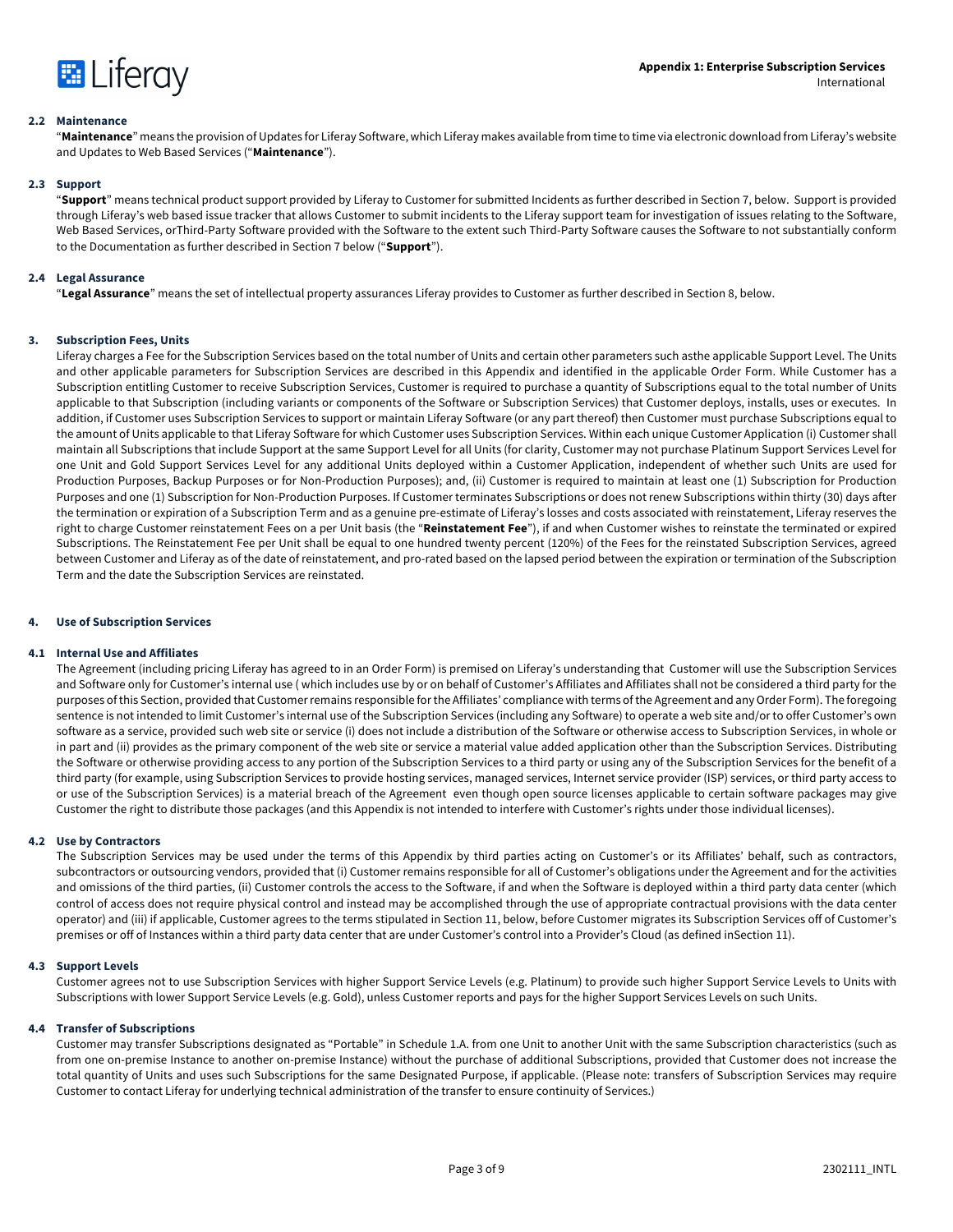

### **4.5 Unauthorized Use of Subscription Services**

Any unauthorized use of the Subscription Services is a material breach of the Agreement, such as, without limitation, (i) only purchasing or renewing Subscription Services based on some, but not all, of the total number of Units that Customer deploys, installs, uses or executes, (ii) providing access to Software or Software Maintenance to third parties, (iii) using Subscription Benefits to provide support to third parties, (iv) using Subscription Services in connection with any redistribution of Software, (v) using Subscription Services to support or maintain any non-Liferay Software, (vi) using Subscription Services or Software for the purpose of building a competitive product or service to the Liferay Software or Services or copying the Software's features or user interface, (vii) using the Subscription Services or Software to develop or enhance any (a) software that is not Software including but not limited to any open source version of Software (such as "Liferay Portal") or (b) derivative works of any software that is not Software; or (viii) developing Forked Software. If Customer uses any Subscription Services or Software for non-Liferay Software, Customer agrees that as a remedy in case of such breach, Customer will pay Liferay the Subscription Services Fees for each Unit for which Customer utilizes the Subscription Services or Software in connection with such software that is not Software as genuine pre-estimate of Liferay's losses and costs associated with such breach.

#### **4.6 Web Based Services**

As a precondition to the use of Web Based Services, Customer agrees to comply with the Liferay Acceptable Use Policy and the Terms of Service, available at www.liferay.com/legal as of the Order Form Effective Date of the Order Form governing Customer's use of the Web Based Services (the "**Acceptable Use Policy**" and the "**Terms of Service**", respectively).

#### **5. Subscription Term**

Unless otherwise agreed by the parties in writing, Subscription Services (i) will begin on the date Liferay accepts Customer's order for the applicable Subscriptions (please note that the foregoing does not limit Customer's obligation to pay for Subscription Services that Customer previously used but for which Customer has not paid), (ii) cannot be terminated for convenience by either party and (iii) may be renewed by the parties upon mutual agreement. Unless otherwise agreed in the applicable Order Form and provided that Liferay has provided an email notification of an upcoming renewal to the email address associated with Customer's applicable customer account at least sixty (60) days prior to the renewal date of the Subscriptions, the term of the Subscription Services will automatically renew for successive terms of one (1) year each, unless either party gives written notice to the other of its intention not to renew at least thirty (30) days prior to the expiration of a (initial or renewal) term. The initial term and any renewal term collectively referred to as the "**Subscription Term**".

#### **6. EULAs**

#### **6.1 Access to Software**

Certain Subscriptions provide Customer with access to download and use of specific builds of Liferay Software as identified in Schedule 1.A. Customer's use of such Software are subject to the applicable EULA as identified in Schedule 1.A, respectively. Each such EULA is an agreement separate from the Agreement.

#### **6.2 Open Source Licensed Copies**

To the extent Customer has been using a copy of Liferay Software originally obtained under the terms of an open source license ("OSS Copy"), and wishes to continue using such OSS Copy (where such continued use is feasible under a Subscription), the following applies: (i) the components of the OSS Copy licensed by Liferay under an open source license shall, as of the Subscription Term start date be deemed to be licensed under the applicable EULA for the corresponding Liferay Software; and, (ii) notwithstanding anything to the contrary set forth in Section 1, the term "Software" as used in this Appendix shall, for purposes of the applicable Liferay Software, include such OSS Copy.

#### **7. Support**

#### **7.1 Severity Levels**

The Severity level for a particular Incident is determined through a mutual discussion between Customer and Liferay, based on the business impact of the issue.

Severity 1 ("High") Incidents: A Severity 1 Incident means (i) the production system is severely impacted or completely shut down, or (ii) system operations or mission-critical applications are inoperable, or (iii) mission-critical applications that have experienced repeated material system interruptions that are effectively making the applications inoperable.

Severity 2 ("Normal") Incidents: A Severity 2 Incident means (i) the system is functioning with limited capabilities, or (ii) is unstable with periodic interruptions, or (iii) mission critical applications, while not inoperable, have experienced material system interruptions.

Severity 3 ("Low") Incidents: A Severity 3 Incident means the system is fully functional, but there are observed errors that do not impact the usability of the system.

Liferay will work on Incidents designated as Severity 1 twenty-four (24) hours a day, seven (7) days a week, ("**24x7**"), provided that if resolution of a Customer's issue requires input from members of Customer's support team and they are not available to work during those hours, Liferay reserves the right to lower the severity level to match the actual business impact, if applicable, until Customer's support team is available to support the incident on a 24x7 basis.

#### **7.2 Designated Contacts**

Liferay will provide Support to Customer only through communication with the Designated Contacts. Customer may designate up to the number of Designated Contacts described in the table below based on the number of Subscriptions for Production Purposes Customer has purchased. Customer may add Designated Contacts by purchasing additional "Designated Contact Add-on" Subscriptions (as listed in Section 6). Customer shall use commercially reasonable efforts to maintain consistent Designated Contacts during the relevant Subscription Term, provided that Customer may change its Designated Contacts from time to time as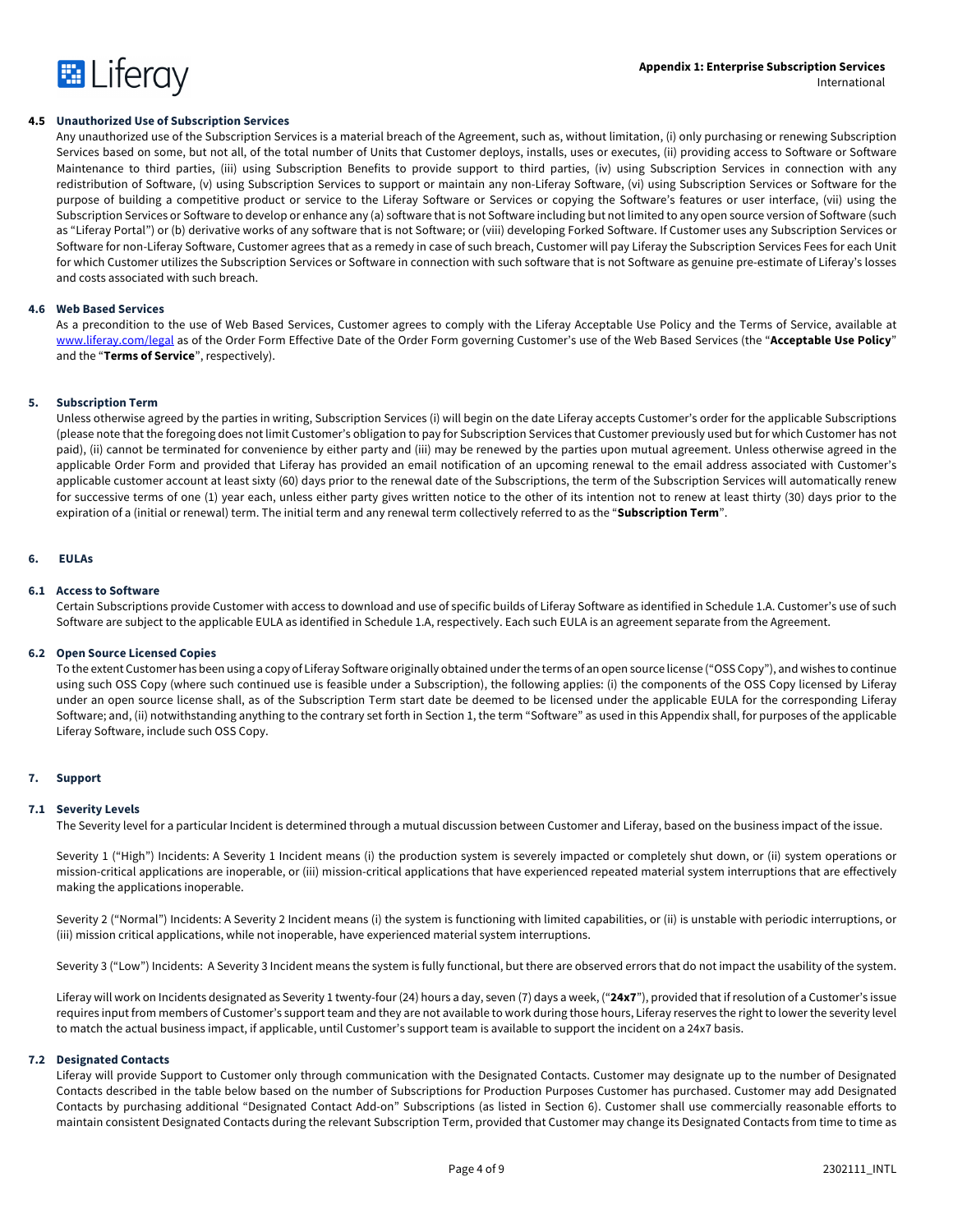

a result of changes in employment responsibilities, transfers, leaves of absence, resignation or termination of employment of such individual. Customer may not use a single Designated Contact to act as a mere forwarding service for other of Customer's personnel.

# **Table 7.2**

| <b>Number of Subscriptions for Production</b><br><b>Purposes</b> | <b>Designated Contacts for Gold Support Level</b> | <b>Designated Contacts for Platinum Support</b><br>Level |
|------------------------------------------------------------------|---------------------------------------------------|----------------------------------------------------------|
| 1 to 4                                                           | $\overline{2}$                                    | 3                                                        |
| 5 to 8                                                           | 4                                                 | 6                                                        |
| 9 to 12                                                          | 6                                                 | 9                                                        |
| 13 to 16                                                         | 8                                                 | 12                                                       |
| 17 to 20                                                         | 10                                                | 15                                                       |
| 21 and over                                                      | 12                                                | 18                                                       |

# **7.3 Acknowledge Receipt Times**

Customer may report Incidents to Liferay in accordance with the contact information listed within Liferay's Customer Portal, currently at https://www.liferay.com/group/customer/support/contact/world-wide-support. After Customer has contacted Liferay about an Incident, Liferay will provide an acknowledgement of receipt within the applicable Acknowledge Receipt Time. Bug fixes will be delivered to Customer's Designated Contacts. As used in this Section, a receipt acknowledgment means a qualified Liferay engineer has been assigned to the Incident and has begun to work to resolve the Incident.

# **Table 7.3(A) – Platinum Level**

| <b>Severity Level</b> | Acknowledge Receipt Time |
|-----------------------|--------------------------|
|                       | 1 clock hour             |
|                       | 2 Business Hours         |
|                       | 1 Business Day           |

#### **Table 7.3(B) – Gold Level**

| Severity Level | Acknowledge Receipt Time |
|----------------|--------------------------|
|                | 4 Business Hours         |
|                | 1 Business Day           |
|                | 2 Business Days          |

#### **7.4 Support Exclusions**

Liferay is not obligated to provide Support in the following situations:

- i. Software has been modified, changed, damaged by Customer in any way, except as provided in the applicable Documentation or otherwise as directed by or under agreement with Liferay, with or without malicious intent;
- ii. the Incident is caused by Customer's negligence, malicious intent, hardware malfunction, or other causes beyond the reasonable control of Liferay;
- iii. the Incident is caused by Third-Party Software, unless the Third-Party Software causes the Software to not substantially conform to the Documentation; iv. Customer has been previously provided a fix for an Incident reported to Liferay and where Customer has not installed such fix within forty-five (45) days
- after its being given to Customer;
- v. the deployment environment is not approved or supported by Liferay, as identified at www.liferay.com/services/support/compatibility-matrix; and/or
- vi. Liferay has discontinued Services for the version of the Software in accordance with the EOSL Policy.

Notwithstanding the above, Liferay may nevertheless, but is not obligated to, provide Support to Customer in the above cases (i)-(vi).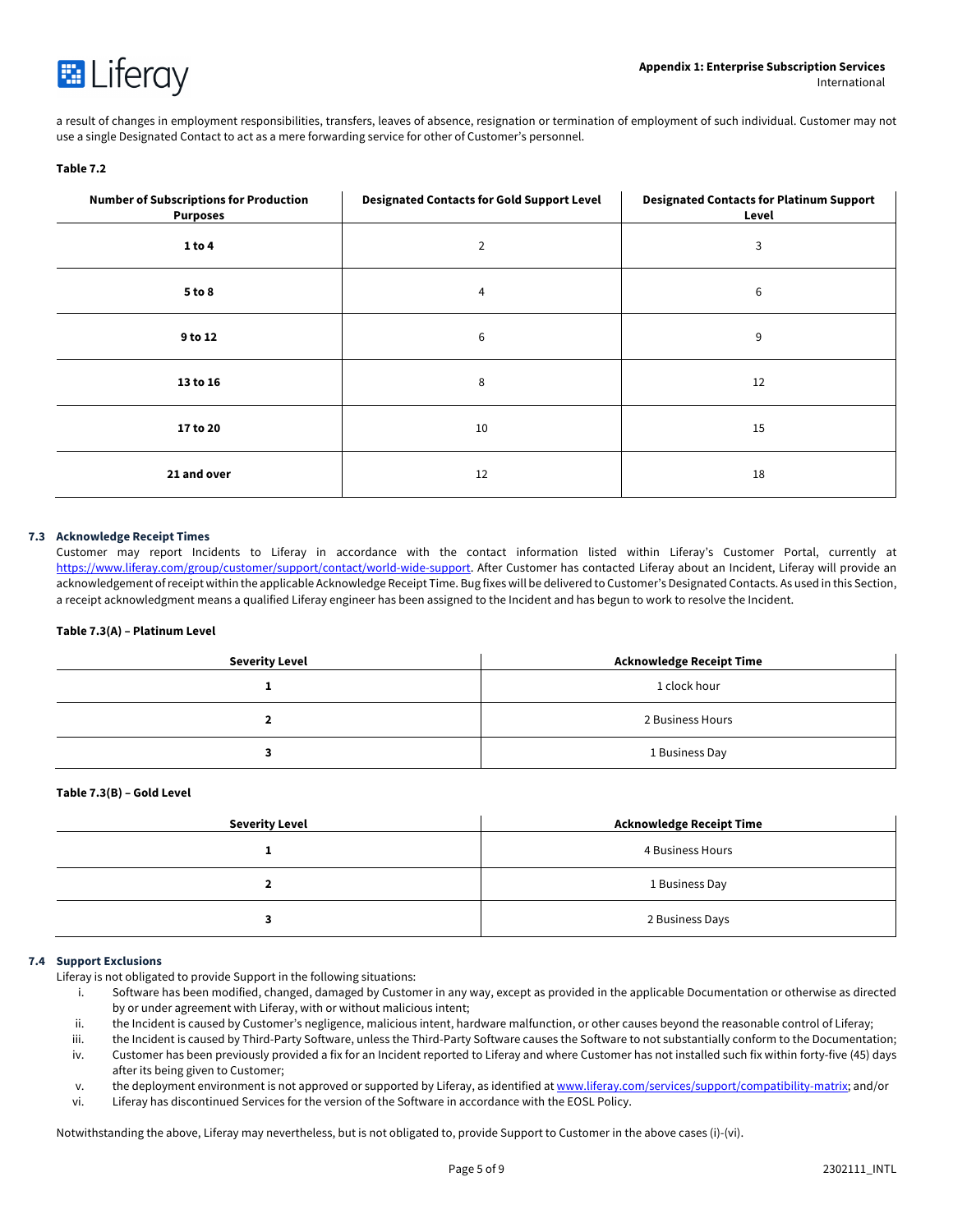

#### **7.5 Conditions for Providing Support**

Prior to logging an Incident with Liferay, Customer will use commercially reasonable efforts to diagnose the nature of the Incident to ensure that it is resident in the Software and not a third-party application or component. During the collaborative initial phase of reporting an Incident, Customer will reciprocate a reasonable level of time and resources in accordance with the severity of Incident. Customer acknowledges that Liferay's ability to perform certain aspects of Support may be conditioned upon access to and completeness of certain of Customer's information as reasonably requested by Liferay. Such information may include, but is not limited to, the type of hardware Customer is using, a description of the Incident for which Customer seeks Support, and any other additional software Customer is using.

#### **8. Legal Assurance Program**

This Section 8 describes the Legal Assurance Program ("Program"), which is a set of intellectual property assurances that Liferay offers to Customer as a Subscription Benefit for Assured Software(Subscriptions including Legal Assurance are referred to as "**Eligible Subscriptions**"). The effective date of this Program ("**Program Effective Date**") is the start date of an Eligible Subscription as set forth in an Order Form.

#### **8.1 Assured Software**

This Program covers the Software including any Updates to the extent the relevant Units are covered by an active Eligible Subscription at the time of the Claim (as defined in Section 8.2) or threatened Claim (such Software referred to as "**Assured Software**").

# **8.2 Intellectual Property Assurances**

# **8.2.1. Obligations**

If an unaffiliated third party initiates a legal action against Customer (such action, a "Legal Action") and the Legal Action includes an allegation that Customer's use of Assured Software directly infringes the third party's copyrights, patents or trademarks, or misappropriates the third party's trade secret rights (such allegation within a Legal Action, a "Claim") and Customer has complied with and remains in compliance with the terms of this Program, then, subject to the other terms in this Program, Liferay will (i) defend Customer against the Claim and (ii) pay costs, damages and legal fees that are included in a final judgment against Customer (without right of appeal) or in a settlement approved by Liferay, that are attributable to Customer's use of the Assured Software with respect to such alleged or actual infringement.

#### **8.2.2. Remedies**

If an injunction against Customer's use of the Assured Software is obtained pursuant to a Claim, Customer's use of Assured Software is found by a court to infringe a third party's copyrights, patents or trademarks, or misappropriates the third party's trade secret rights or if Liferay believes that such a finding, injunction or a Claim is likely, then Liferay will, at its expense and option: (i) obtain the rights necessary for Customer to continue to use the Assured Software consistent with the Agreement; and/or (ii) modify the Assured Software so that it is non-infringing; and/or (iii) replace the infringing portion of the Assured Software with non-infringing code of similar functionality (subsections (i), (ii) and (iii) are the "IP Remedies"); provided that if none of the IP Remedies are available on a basis that Liferay finds commercially reasonable, then Liferay may terminate the Agreement and/or the applicable Order Form without further obligations to Customer under this Section 8.2.2 or any other liability for such termination, and, if Customer then returns the Assured Software that is the subject of the Claim, Liferay will refund any prepaid Fees for the Eligible Subscription(s) related to Assured Software based on the time remaining under the applicable Eligible Subscription as of the effective date of such termination. If Customer chooses not to return the Software, Customer shall bear the sole risk of any costs, damages and/or attorney's fees arising from Customer's continued use of the Assured Software following Customer's receipt of Liferay's termination notice, and shall indemnify and hold Liferay harmless from such costs, damages and/or attorney's fees.

#### **8.2.3. Conditions**

As conditions precedent to Liferay's obligations to Customer under this Section 8.2, Customer must comply with the following conditions: Customer must (i) be current in the payment of all applicable Fees prior to a Claim or threatened Claim; and remain current in such payments throughout the term of the Program, (ii) notify Liferay promptly, but in no event later than ten (10) days of receipt of any Claim; (iii) provide Liferay with the right to control and conduct the defense of the Legal Action (to the extent the Legal Action is related to the Claim) with counsel of its choice and to settle such Claim at Liferay's sole discretion; (iv) not assert or have asserted or have encouraged or assist any third party to assert, against Liferay or any of its Affiliates, customers or Business Partners, any claim that Liferay or a Liferay product infringes copyrights, patents or trademarks, or misappropriates trade secret rights and (v) cooperate with Liferay in the defense of the Claim.

#### **8.2.4. Exclusions**

Notwithstanding the foregoing, Liferay will have no obligations under Section 8.2 with regard to any Claim to the extent that it is based upon either (i) a modification of Assured Software not made by, or at the written direction of, Liferay; (ii) Liferay's compliance with any designs, specifications or instructions provided by Customer; (iii) use of the Assured Software in combination with a product, process, step, structure, data or business methods not provided by Liferay, if the infringement or misappropriation would not have occurred without the combined use; (iv) facts or circumstances constituting a breach of the Agreement; (v) use of the Assured Software without an IP Remedy for such Claim after Liferay has informed Customer of the availability of the IP Remedy for the Claim ; (vi) any use of the Assured Software by Customer other than for Customer's internal use (Customer's own internal use does not include, for example, providing third party use or access to ABIs, APIs or binaries of the Assured Software, or similar uses or making, offering to sell, selling, distributing and/or importing products that include Assured Software); (vii) use by Customer after notice by Liferay to discontinue use of all or a portion of the Assured Software to avoid infringement or misappropriation; (viii) a claim or lawsuit by Customer against a third party (or results from or arises out of such claim or lawsuit); or (ix) allegations associated with software, technology, products or other subject matter other than Assured Software (including, but not limited to allegations associated with the Legal Action other than the Claim, including any allegations that remain after the Claim is resolved), and Customer assumes full responsibility for fees, costs and damages associated with defending, settling and/or paying any resulting judgment or settlement in connection with software, technology or products that are not Assured Software.

#### **8.3 Term**

The term of this Program will begin on the Program Effective Date and will terminate upon the expiration or termination of Customer's last active Eligible Subscription, provided that if Liferay updates or amends the Program, (i) this Program will apply only until the end of the then current Subscription Term for any active Eligible Subscriptions and (ii) Customer will have the opportunity, in Customer's sole discretion, to participate in the updated or amended Program for any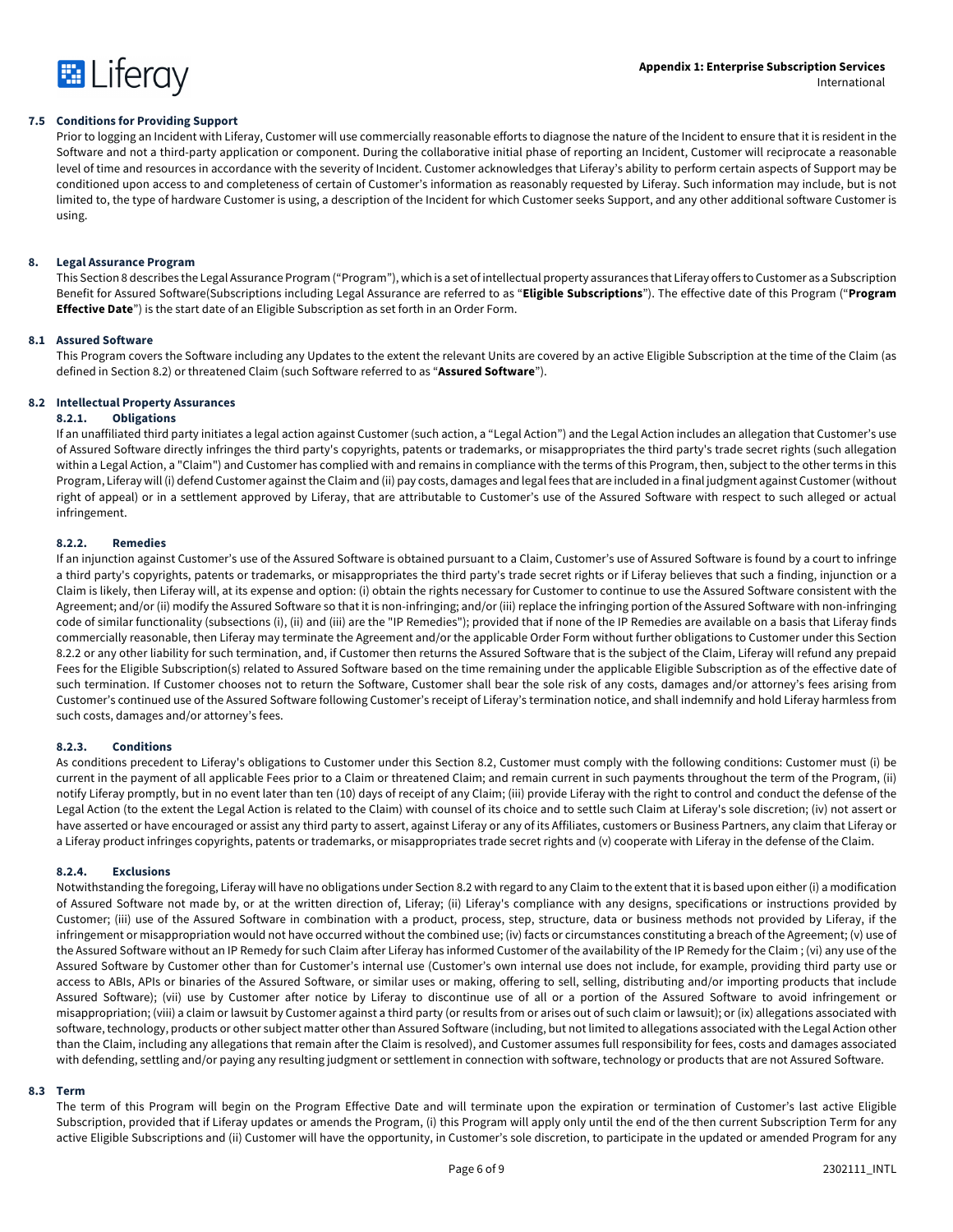

additional Eligible Subscriptions or renewal terms of existing Eligible Subscriptions. If this Program expires or is terminated for any reason, Sections 8.1 and 8.3 through8.5 will survive termination.

# **8.4 Liability**

**8.4.1.** Liferay will not be obligated to pay any amounts in connection with a Claim related to any period of time during which Customer does not have active and fully-paid Eligible Subscriptions related to the Assured Software. Liferay will have no obligation to Customer under this Program if, as of the Program Effective Date, Customer had received notice of allegations of infringement or are had engaged in litigation concerning the subject matter of what would otherwise be a Claim under this Program or with respect to a product substantially similar to the Assured Software. If the Legal Action includes a claim that both Assured Software and non-Assured Software infringe, then Customer will be responsible for a proportional share of common fees and costs in defending such claim based on the relative proportion of Assured Software and non-Assured Software.

**8.4.2.** IT IS LIFERAY'S INTENT TO PROVIDE CUSTOMER A SET OF PROTECTIONS UNDER THIS PROGRAM RELATED TO CLAIMS (AS DEFINED IN SECTION 8.2 ABOVE). IT IS NOT LIFERAY'S INTENT TO EXPAND LIFERAY'S TOTAL LIABILITY TO CUSTOMER IN EXCESS OF THE LIABILITY LIMITATIONS, EXCLUSIONS AND EXCEPTIONS SET FORTH UNDER THE BASE AGREEMENT.

**8.4.3.** No express or implied warranties by Liferay or its Affiliates are created as a result of this Program. To the maximum extent permitted by law this Program sets forth Customer's exclusive remedies and Liferay's sole obligations for claims arising from or related to copyrights, patents, trademarks, trade secrets or any other intellectual property rights and supersedes any other Liferay obligation related to the subject matter of this Program (including, but not limited to, indemnification, breach of warranty, and/or breach of contract under the Agreement or otherwise and any implied warranty of non-infringement, which is hereby disclaimed). For the avoidance of doubt, the terms of Section 8.2 above shall apply in the place of, and Customer expressly waives any rights, and releases Liferay from any obligations, under the terms of any other warranties or terms relating to intellectual property rights or remedies, including without limitation Legal Assurance terms or conditions that may be included in the Agreement. If there are any other applicable indemnity coverage or remedies available to Customer related to intellectual property infringement, Customer agrees that the total of all benefits payable under all such provisions will not exceed the total damages, costs, and expenses incurred by Customer, and that Liferay will pay only its proportional share of such total damages, costs, and expenses, subject to the limitations of liability set forth in the Agreement (including this Program).

# **8.4.4. Allocation of Risk**

THIS SECTION 8.4 AND THE OTHER TERMS AND CONDITIONS OF THIS PROGRAM ALLOCATE THE RISKS BETWEEN THE PARTIES WITH RESPECT TO THE SUBJECT MATTER OF THIS PROGRAM. THIS ALLOCATION IS AN INTRINSIC PART AND THE BASIS OF THE BARGAIN BETWEEN THE PARTIES. WITHOUT SUCH ALLOCATION LIFERAY WOULD NOT HAVE ENTERED INTO THIS PROGRAM AND THE AGREEMENT. LIFERAY'S PRICES FOR SUBSCRIPTION SERVICES REFLECT THIS ALLOCATION OF RISKS AND THE DISCLAIMER OF WARRANTIES, EXCLUSIONS AND LIMITATION OF LIABILITY SPECIFIED HEREIN. THE LIMITATIONS, EXCLUSIONS AND DISCLAIMERS CONTAINED IN THIS PROGRAM APPLY, EVEN IF ANY REMEDY (INCLUDING ANY LIMITED OR EXCLUSIVE REMEDY) PROVIDED FOR IN THIS PROGRAM FAILS IN ITS ESSENTIAL PURPOSE.

#### **8.5 Miscellaneous**

- i. This Program is binding on the parties to the Order Form, and nothing in this Program confers upon any other person or entity any right, benefit or remedy of any nature whatsoever.
- ii. By express agreement of the parties and as an intrinsic part of the bargain between the parties if any provision of this Program is held invalid or unenforceable for any reason, this Program will be deemed invalid in its entirety.

# **9. End of Service Life (EOSL) Policy**

During the Services life cycle of a specific version of Software, the scope of Maintenance and Support evolves and, after a number of years, phases out for older versions of Software. The details of the Services life cycle are set forth in the EOSL Policy. For certain Software, Liferay offers Extended Premium Support as described in Schedule 1.A to extend the Premium Support Phase for a specific version of Software.

#### **10. Web Based Delivery**

Liferay will make available the Software (including any Updates) to Customer for electronic download from Liferay's website. Software (including any Updates) shall be considered delivered by Liferay to Customer when made available for download.

#### **11. Deploying Liferay Software in a Provider's Cloud**

Customer may transfer to and use the Software made available for download as part of the Liferay Subscriptions designated as "Portable" in Schedule 1.A in a third party's ("**Provider**") hosted computing infrastructure of shared resources that provides Virtual CPUs to Customer on-demand ("**Cloud**"). All terms and conditions set forth in the Agreement or in the applicable EULA concerning the Subscription Services and the relevant Software apply to the use of such Services and Software in the Provider's Cloud, except that certain software components or functionality of the Software contained in the Subscriptions may not be available or supported when used in the Provider's Cloud. Customer agrees that the total number of Units of the Liferay Subscriptions that Customer is entitled to deploy, install, use, or execute in accordance with the Order Form or purchase order is not increased due to this permission to transfer and use the Liferay Software in the Provider's Cloud.

Liferay is not a party to Customer's agreement with the Provider and is not responsible for providing access to or support for a Provider's Cloud or any other obligations of Provider under such separate agreement. Fees for Subscription Services do not include any Provider Cloud services.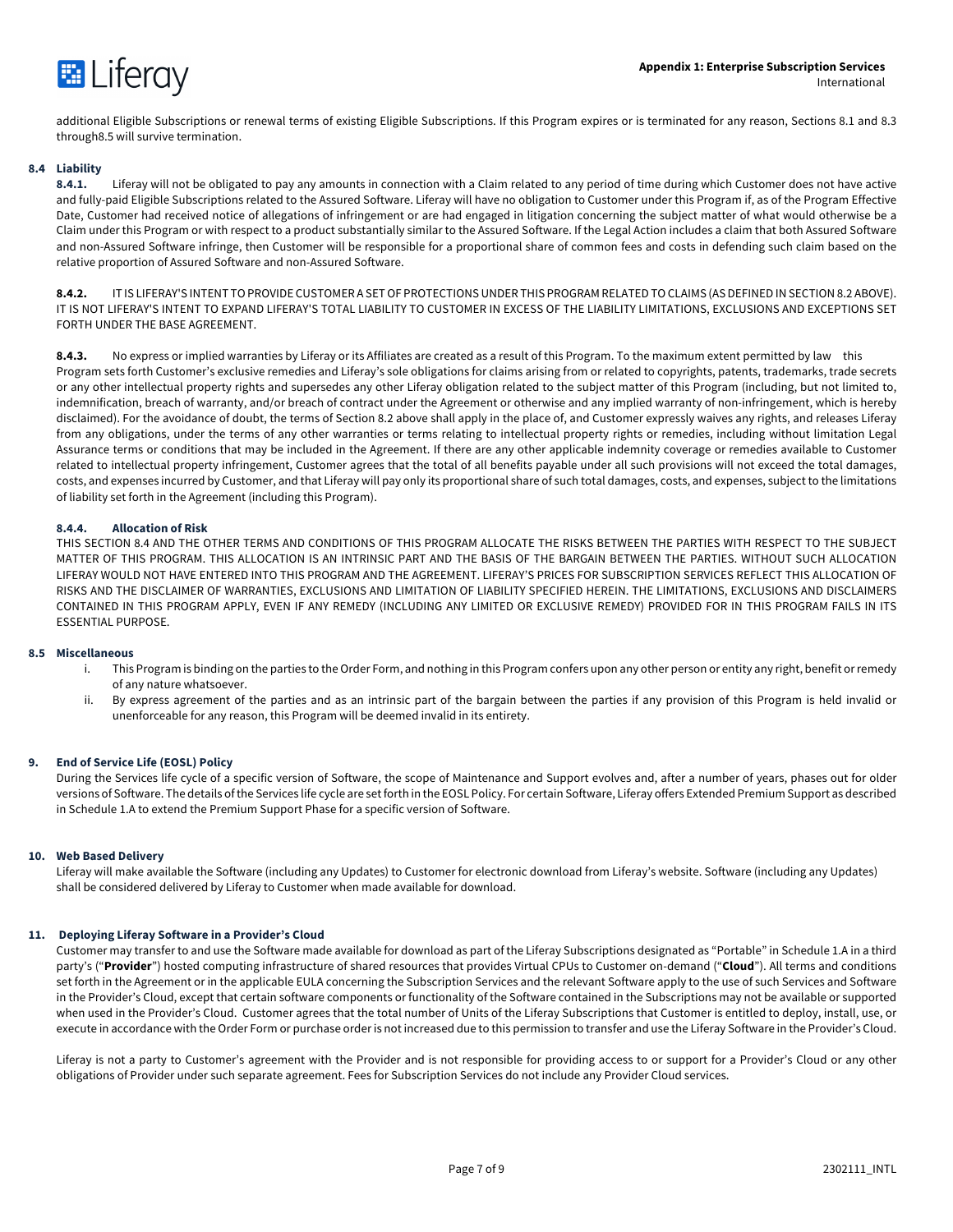# **E** Liferay **SCHEDULE 1.A**

| <b>Name</b>                                              | <b>Unit</b> | <b>Licensed Software</b>                                                                   | <b>Customer</b><br><b>Portal Access</b> | <b>Maintenance</b> | <b>Support</b> | Legal<br><b>Assurance</b> | <b>Portable</b> |
|----------------------------------------------------------|-------------|--------------------------------------------------------------------------------------------|-----------------------------------------|--------------------|----------------|---------------------------|-----------------|
| <b>Enterprise Subscriptions</b>                          |             |                                                                                            |                                         |                    |                |                           |                 |
| <b>Liferay DXP</b><br><b>Subscriptions</b>               | Instance    | Liferay DXP;<br>Free Liferay Subscription Apps;<br>and<br>Workstation/Client-side software | Yes                                     | Yes                | Yes            | Yes                       | Yes             |
| <b>Liferay Commerce</b><br><b>Subscriptions</b>          | Instance    | Liferay Commerce                                                                           | Yes                                     | Yes                | Yes            | Yes                       | Yes             |
| <b>Liferay Analytics Cloud</b><br><b>Subscriptions</b>   | Plan        | N/A                                                                                        | Yes                                     | $\star$            | Yes            | N/A                       | N/A             |
| <b>Liferay Enterprise Search</b><br><b>Subscriptions</b> | Instance    | Liferay Enterprise Search                                                                  | Yes                                     | Yes                | Yes            | <b>No</b>                 | Yes             |
| Liferay Paid Apps** Add-<br>On Subscription***           | Instance    | Liferay Paid App, as applicable                                                            | Yes                                     | Yes                | Yes            | Yes                       | Yes             |
| <b>Commerce Software Add-</b><br>On Subscription***      | Instance    | Applicable add-on software                                                                 | N/A                                     | Yes                | Yes            | Yes                       | Yes             |

| Supplemental Subscriptions <sup>†</sup>       |                             |                                                                                                                                                                                                                                                                                 |
|-----------------------------------------------|-----------------------------|---------------------------------------------------------------------------------------------------------------------------------------------------------------------------------------------------------------------------------------------------------------------------------|
| Name                                          | Unit                        | <b>Description</b>                                                                                                                                                                                                                                                              |
| <b>Additional Named</b><br><b>Individuals</b> | Named<br><b>Individuals</b> | Adds additional Named Individuals to a Liferay Analytics Cloud Subscription Plan.                                                                                                                                                                                               |
| <b>Additional Page Views</b>                  | Page Views                  | Adds additional Page Views to a Liferay Analytics Cloud Subscription Plan.                                                                                                                                                                                                      |
| <b>Additional Designated</b><br>Contact       | Designated<br>Contact       | Adds additional Designated Contact to Customer's account.                                                                                                                                                                                                                       |
| <b>Extended Premium</b><br>Support (EPS)      | Customer<br>Application     | Applies the benefits associated with the Premium Support Phase for Maintenance and Support during the Limited<br>Support Phase and beyond, as defined in the EOSL Policy, for the applicable Subscription offering and for the<br>Subscription Term specified in an Order Form. |
|                                               |                             | EPS, if purchased, must be purchased for all Subscription Units applicable to a Customer Application.                                                                                                                                                                           |

\* Liferay intends to periodically update, upgrade, backup, improve and/or discontinue certain functionality associated with LAC and Customer's user experience. As a result, LAC may be substantially modified. Liferay reserves the right at any time to change and/or discontinue any or all of LAC (including the underlying platforms and application programming interfaces ("APIs") and/or application binary interfaces ("ABIs") which may inhibit Customer's ability to use existing applications. Liferay will use reasonable efforts to provide advance notice of material changes to LAC on the applicable LAC Services website.

\*\* Liferay Paid Apps are available through the Liferay Marketplace (https://web.liferay.com/marketplace).

\*\*\* The applicable Support Services Level for Add-On Subscriptions is the same as the underlying Subscription.

† Subscriptions designated as "Supplemental" require the purchase of an applicable underlying Subscription.

Where Sizing is applicable to a Subscription and specified in an Order Form,the number of Cores or vCPUs accessible by each Instance is as described in the following table:

| <b>Sizing</b> | Number of Cores or vCPUs that will be accessible by each Instance |
|---------------|-------------------------------------------------------------------|
|               | Up to eight (8)                                                   |
|               | Up to twelve (12)                                                 |
|               | Up to sixteen (16)                                                |
|               | Seventeen (17) or more                                            |

Where applicable, the Pricing for each Plan is defined by the maximum number of Named Individuals and maximum number of Page Views as set forth in the Table below:

| Plan              | <b>Max. Number of Named Individuals</b> | <b>Max. Number of Page Views</b> |
|-------------------|-----------------------------------------|----------------------------------|
| <b>Business</b>   | 10.000                                  | 5.000.000                        |
| <b>Enterprise</b> | 100.000                                 | 60,000,000                       |

Customer may incrementally expand the allotment of a Plan by purchasing applicable Supplemental Subscriptions.